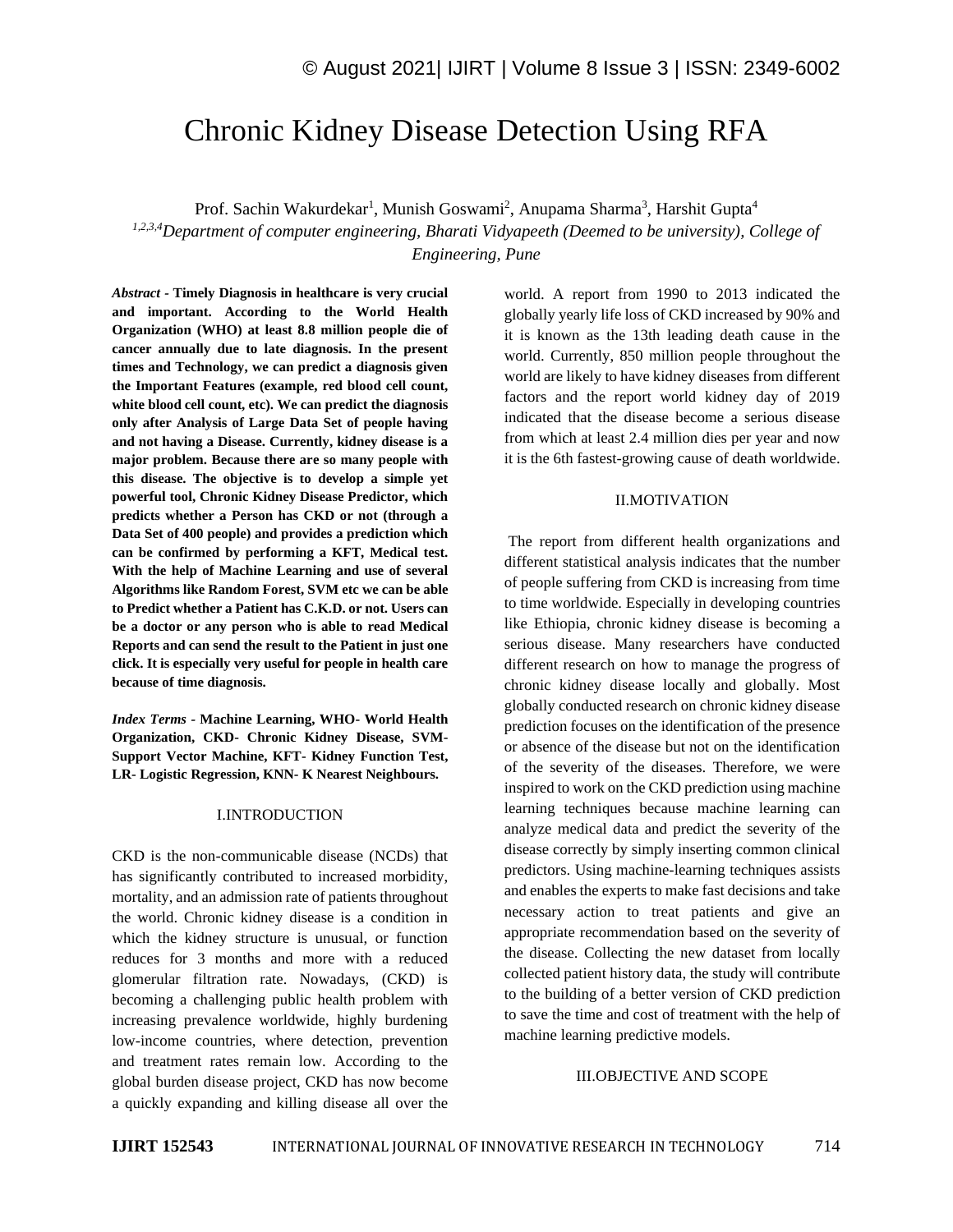Timely Diagnosis is a very valuable thing. It can save many lives. New technologies are introduced every day which can help us have a timely diagnosis. Hence this Chronic Kidney Disease Predictor Tool using Machine Learning & Python is introduced. Machine Learning is a vast field concerned with the study of enormous and several variable data and grown from the study of pattern recognition and computational learning theory in artificial intelligence, having several computational methods, algorithms and techniques for interpretation and prediction. In Medical Science's viewpoint, Machine Learning techniques have shown success in prediction and diagnosis of numerous critical diseases. In this strategy some set of features are used for the representation of every instance in any dataset that is used. Furthermore, human professionals and experts are limited in finding hidden patterns from data. Hence, the alternative is to use computational methods to investigate the fresh data and mine exciting information for the decision-maker. This project is aimed to develop a simple yet powerful tool, chronic kidney disease, which predicts whether a Person has CKD or not (through Data of 400 people is Analysed) and provides a prediction which can be confirmed by performing a KFT, Medical test. With the help of these tools, a doctor can be able to get the diagnosis in time with the help of prediction that is extracted in a very way, by just entering the values and clicking a button and the doctor even has the option to send the prediction directly to the Patient via email. The objective is to develop a simple yet powerful tool, Chronic Kidney Disease Predictor, which predicts whether a Person has CKD or not (through a Data Set of 400 people) and provides a prediction which can be confirmed by performing a KFT, Medical test. With the help of Machine Learning and use of several Algorithms like Random Forest, SVM, KNN etc. We can be able to Predict whether a Patient has C.K.D or not. The scope of this project is to implement a reliable Tool which gives us a very accurate prediction that can be used by a Doctor or any person who is able to read Medical Reports and instantly share it with the Patient and help the patients in the coming future.

# IV.LITERATURE SURVEY

This section discusses the review of necessarily related research papers to chronic kidney disease prediction to clearly understand general techniques, methods, and results of current studies. Many researchers have been researching the system that can predict the diseases and still the health sectors are left with huge researchable areas that need the intervention of machine learning suitable for the classification and prediction of disease such as machine learning, deep learning. Different related works have been conducted locally and globally by different researchers on chronic kidney disease prediction using machinelearning techniques.

Review of Existing Models, Approaches, Problems

- A. Charleonnan et al. presented predictive models such as K-nearest neighbours (KNN), support vector machine (SVM), logistic regression (LR), and decision tree (DT) classifiers to predict chronic kidney disease. Finally, they have concluded that SVM has the highest accuracy of the other classifiers[1].
- A. Salekin and J. Stankovic proposed three classifiers: K-NN, RF and ANN to predict CKD. The researchers have used a dataset with 400 patients from UCI with 24 attributes. They implemented wrapper feature selection to find the attributes that detect this disease with high accuracy[2]. Applying the wrapper feature selection five attributes are selected and used in model construction. Finally, they concluded that they could predict CKD with 98% F1 and 0.11 RMSE using RF. F
- F. Aqlan, R. Markle, and A. Shamsan Proposed predictive models such as Decision Trees, Logistic Regression, Naive Bayes, and Artificial Neural Networks for CKD prediction purposes. The researchers conducted data pre-processing to increase the accuracy of the model and reduce overfitting. The researchers used a dataset with 400 patients from UCI with 24 attributes. Researchers have used and compared six predictive models to predict the presence of CKD. The researchers come up with Random Trees as the best method for the CKD prediction in their study
- A. Subas, E. Alickovic, and J. Kevric conducted their study on the Diagnosis of Chronic Kidney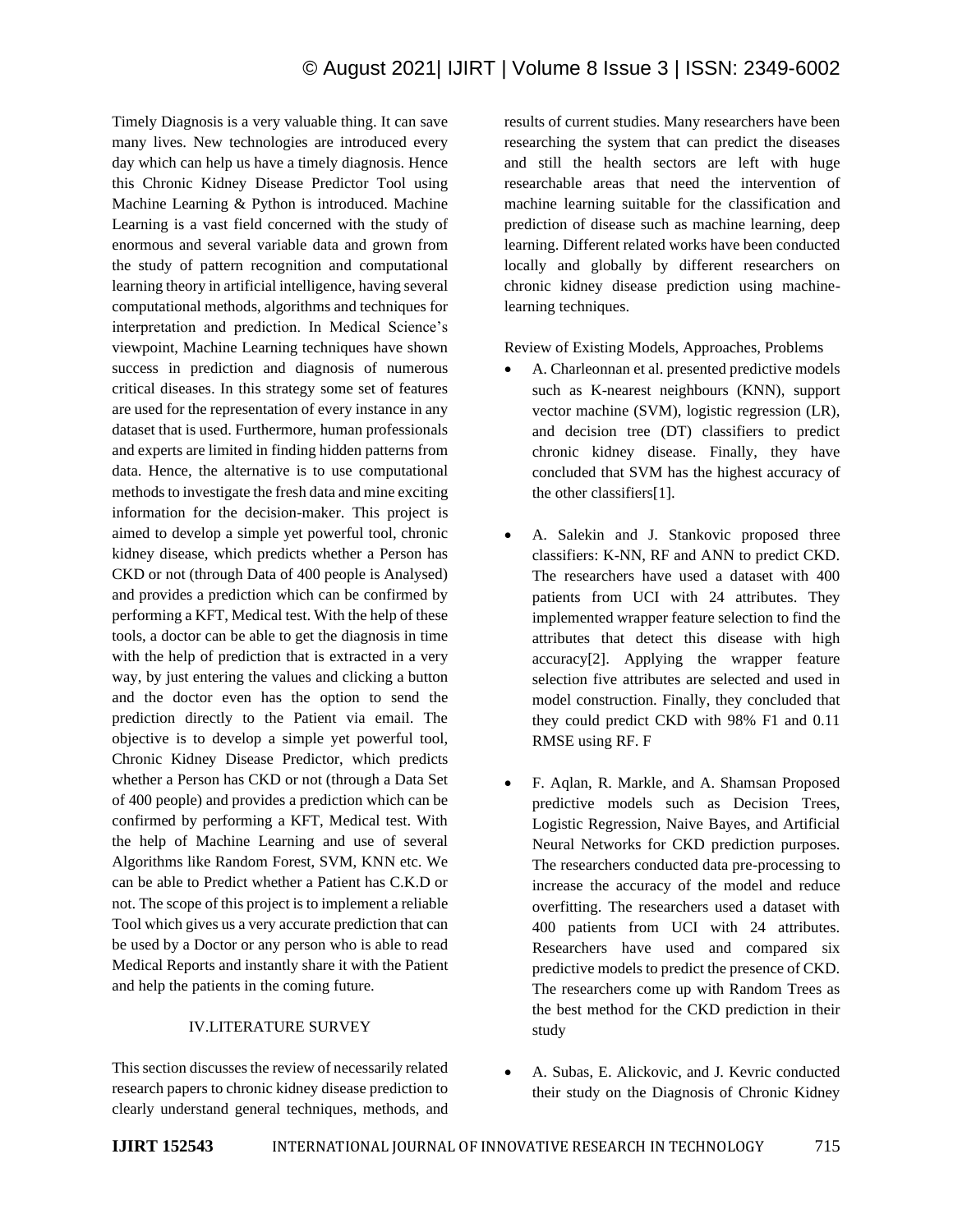Disease using Random Forest Algorithms. The researchers have used a dataset with 400 patients from UCI with 24 attributes.

- S. Tekale et al. worked on "Prediction of Chronic Kidney Disease Using Machine Learning Algorithm" with a dataset consisting of 400 instances and 14 features. They have used the Decision tree and support vector machine models to implement the prediction system. The researchers pre-processedthe dataset and reduced the number of features from 23 25 to 14. Finally, they come up with SVM as the better model than DT with an accuracy of 96.75%.
- S. Zeynu and S. Patil proposed K-NN, J48, ANN, NB, and SVM classifiers to predict Chronic Kidney Disease. In the research Information gain attributes, an evaluator with ranker search engine and wrapper subset evaluator with the best first engine was used as the feature selection method. The result of their research showed ANN has highest accuracy by using Wrapper feature selection method with Best first search engine feature selection method. J48 and SVM classifiers have an accuracy of 98.75% and 98.25% with Info Gain Attribute Evaluator with a ranker search engine. Building the second method ensemble model by combining the five different classifiers based on a voting algorithm. They showed that the proposed ensemble model achieved 99% accuracy.
- S. Mohammed and T. Beshah conducted their research to develop a self-learning knowledgebased system for diagnosis and treatment of the first three stages of chronic kidney using machine learning. The researchers have used a small number of data and they have developed the prototype, which enables the patient to query KBS to see the delivery of advice. They used decision tree modeling approach in order to model the rules. The researchers conclude that the overall performance of the prototype system registered a 91% accurate result.



Hence, the above reviews indicate that several studies have been conducted on chronic kidney disease prediction using machine-learning techniques. However, the previously conducted research was not concerned with chronic kidney disease severity prediction and the dataset used for previously conducted research is small size, noisy, and not recently collected data. Besides, chronic kidney disease predictions using machine learning were not conducted in Ethiopia. Therefore, in this study the machine-learning model that can predict the severity level of chronic kidney disease was built using a dataset with larger instances than real-world dataset and an accuracy of 99% was achieved using Random-Forest algorithm.

# V.APPROACH

CKD prediction using Random Forest algorithm and various comparisons:

A. Decision Tree

Decision Tree (DT) is one of the most popular supervised machine-learning algorithms that can be used for both classification and regression problems. Decision Tree solves the problem of machine learning by transforming the data into a tree representation by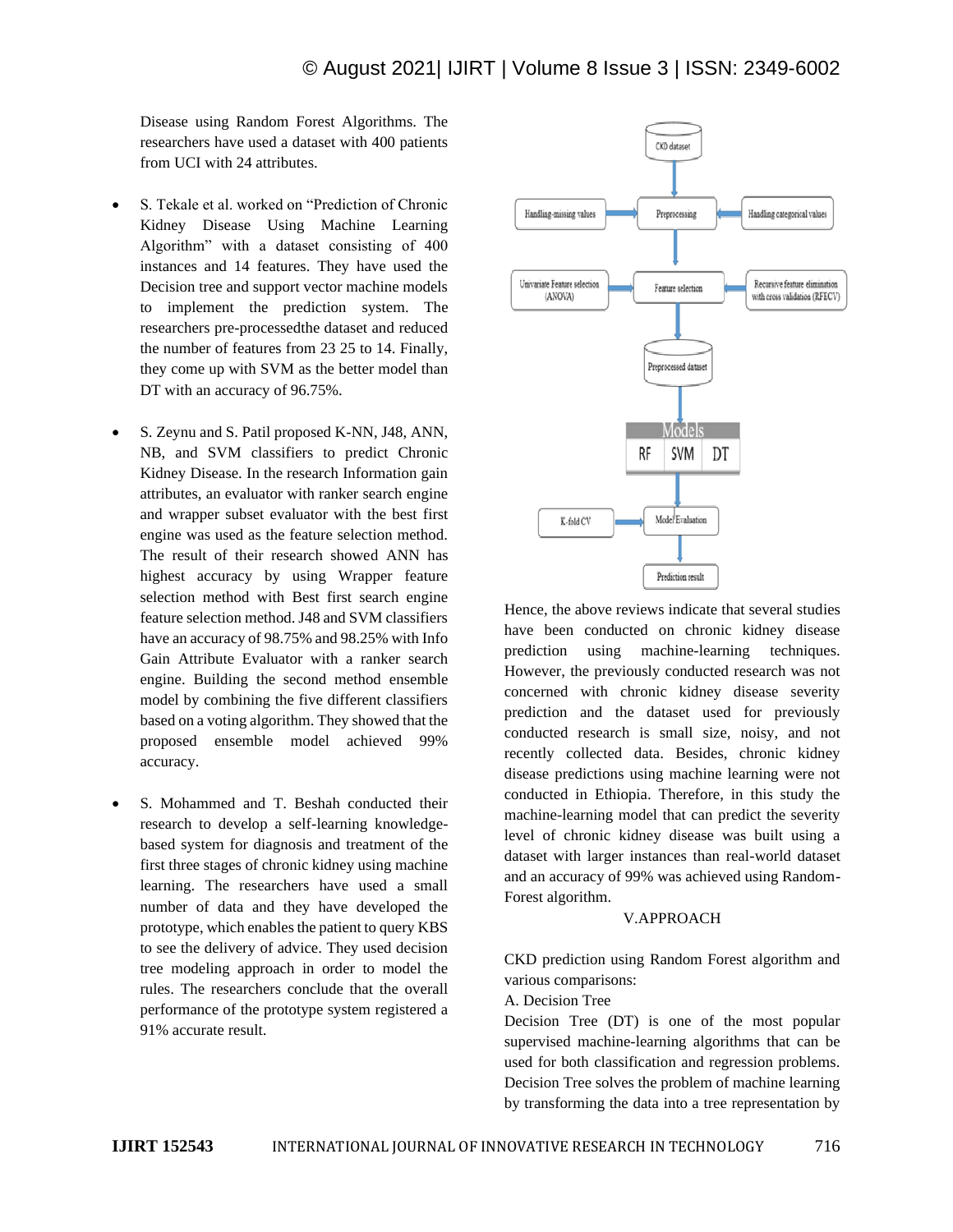sorting them by feature values. Each node in a decision tree denotes features in an instance to be classified, and each leaf node represents a class label the instances belong to. This model uses a tree structure to split the dataset based on the condition as a predictive model that maps observations about an item to make a decision on the target value of instances.

# B. Support Vector Machine

This algorithm is the highest prominent and convenient supervised machine-learning algorithm that can be used for data classification, learning, and prediction. Support Vector Machine builds a set of hyperplanes to classify all input in high dimensional data. In SVM data, classified into two data points in which the hyperplane lies between two classes. SVM creates a discrete hyperplane in the signifier space of the training data and compounds are classified based on the side of the hyperplane located. 9 Hyperplanes are decision boundaries that help separate the data points and support vectors are data points that are closer to the hyperplane and determine the position and orientation of the hyperplane. SVMs were mainly proposed to deal with binary classification, but nowadays many researchers have tried to apply it to multiclass classification because there is a huge amount of data to be classified into more than two classes in today's world. Support Vector Machine (SVM) solves multiclass problems through the two most popular approaches one-versus-rest (one-vs-all) and one-vs-one. In this report, one-versus-rest is used.

### C. Random Forest

Random forest is ensemble learning, which is the supervised machine learning algorithm that consists of several collections of decision trees and is used for classification, regression. This model consists of several decision trees and outputs the class target that is the highest voting results of the target output by each tree. Random Forest uses both bagging and random feature selection to build the tree and creates an uncorrelated forest of trees whose prediction by the group is more accurate than that of any individual tree. After it builds the forest, test instances are permeated down through each tree and trees make their respective prediction of class. This is considered as the most efficient algorithm to be used for prediction.

Prediction model evaluation metrics are required to measure model performance because classifier algorithms do not give the same result. Different performance evaluation metrics such as precision, accuracy, recall, sensitivity, specificity is used in this study with cross-validation.

The followings are the fundamental terms in performance measure:

- True positive (TP): are the condition when both actual value and predicted value are true.
- True negative (TN): are the condition when both the actual value of the data point and the predicted are False.
- False positive (FP): These are the cases when the actual value of the data point was False and the predicted is true.
- False negative (FN): are the cases when the actual value of the data point was true and the predicted is False.

# A. Classification Precision

Precision measures the true values correctly predicted from the total predicted values in the actual class. Precision quantifies the ability of the classifiers to not label a negative example as positive. The equation to calculate precision is:

 $Precision = TP/(TP + FP)$ 

### B. Recall

Recall measures the rate of positive values that are correctly classified. Recall answers what proportion of actual Positives is correctly classified. Recall calculated using the equation:

 $Recall = TP/(TP+FN)$ 

# C. F-measure

F-measure is also called F1-score is the harmonic mean between recall and precision. The score is calculated by the equation:

F1 score=2\* (Precision\*Recall)/(Precision+Recall)

### D. Sensitivity

Sensitivity is also called True Positive Rate. Sensitivity is the mean proportion of actual true positives that are correctly identified.  $Sensitivity = TP/(TP+FN)$ 

# E. Specificity

# Evaluation Metrics

**IJIRT 152543** INTERNATIONAL JOURNAL OF INNOVATIVE RESEARCH IN TECHNOLOGY 717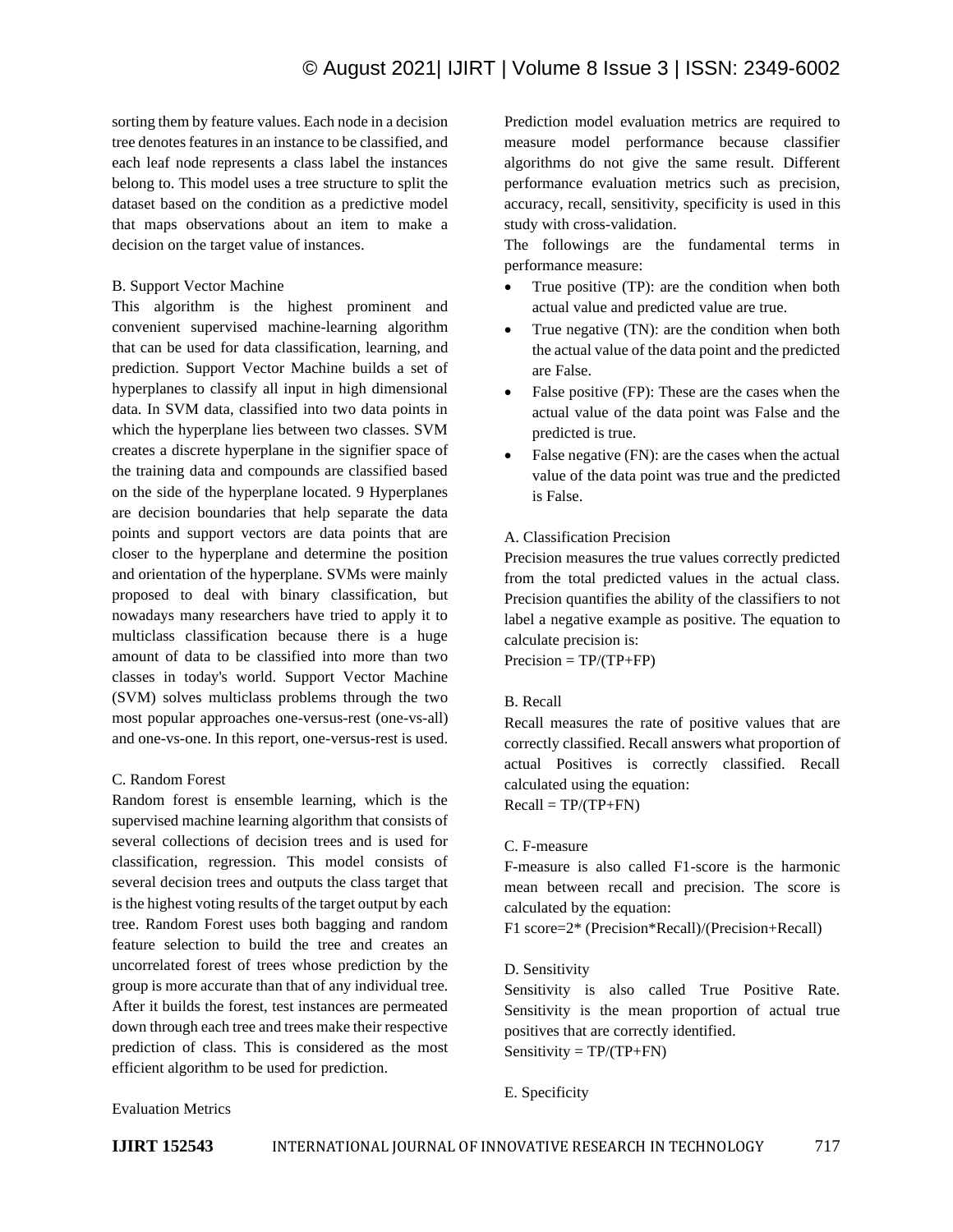Specificity is also called True Negative Rate. It is used to measure the fraction of negative values that are correctly classified.

 $Specificity = TN/(TN+FP)$ 

| Table 6.3 Performance Result of Binary Classification Models |  |  |
|--------------------------------------------------------------|--|--|
|                                                              |  |  |

| Models     | Performance evaluation metrics |        |          |             |             |  |
|------------|--------------------------------|--------|----------|-------------|-------------|--|
|            | Precision                      | Recall | F1 score | Sensitivity | Specificity |  |
| <b>RF</b>  | 99.9                           | 99.5   | 99.7     | 99.5        | 99.9        |  |
| <b>SVM</b> | 99.1                           | 94.7   | 96.8     | 94.7        | 99.1        |  |
| DT         | 99.4                           | 97.6   | 98.5     | 97.6        | 99.4        |  |

### VI.PROJECT PLANNING

#### 1. Project modelling

This study aims to develop a model that enables us to predict whether the patient has chronic kidney disease or not and its risk level. This study builds a classification model mainly by using machine learning models, RF, SVM, and DT. For creating a predictive model, many records were collected for training and testing using learning algorithms. In this study, the classification process outcome is predicted from a given input or futures relation to class.



### 2. Models Evaluation and Testing

Model evaluation and testing are critical in our study to test and estimate the performance of machine learning models trained on the chronic kidney disease dataset of both binary class and five class. Since three algorithms were used in this study, model evaluation is very important to compare and select the best model for further prediction. In this study, the effectiveness of the predictive model is evaluated by using 10- fold cross-validation with different performance evaluation metrics appropriate for models; these metrics are accuracy, precision, recall, sensitivity, and specificity as discussed in chapter four

#### 3. Deployment

This study aims to predict chronic kidney disease using three models and recommend the best model to be used for deployment on the server after it is evaluated with the best accuracy and f1 -score. This is done by preparing the HTML form to insert the new input that is connected to the server and selected model that will allow the professionals to diagnose and give the best treatment and advice for the patient fast and correctly.

# VII.CONCLUSION

Early prediction is very crucial for both the experts and the patients to prevent and slow down the progress of chronic kidney disease to kidney failure. In this study, the chronic kidney disease prediction using the machine-learning technique is proposed with the deployment of the model to help the experts to diagnose the disease fast. The proposed study also employs the feature selection method to select the most relevant and predictive features. Three machinelearning models RF, SV, DT were used to build the proposed model. The evaluation of the model was done using 10-fold cross-validation. First, the three machine learning algorithms applied to original datasets with all 18 features.

### VIII.RESULTS

Applying the models on the original dataset, we have got the highest accuracy with RF scored accuracy of 99.7% for the binary class dataset and lower accuracy of the rest models. SVM and DT produced low performance compared to RF having a scored accuracy of 94.16% and 98.33% respectively, but SVM scored the least accuracy than the rest models. The RF also produced the highest accuracy values than the rest models. Hence, Chronic Kidney disease Predictor is helpful in the healthcare sector and can be deployed soon with the evolution of machine learning.

#### REFERENCES

[1] C. George, A. Mogueo, I. Okpechi, J. B. Echouffo-Tcheugui, and A. P. Kengne, "chronic